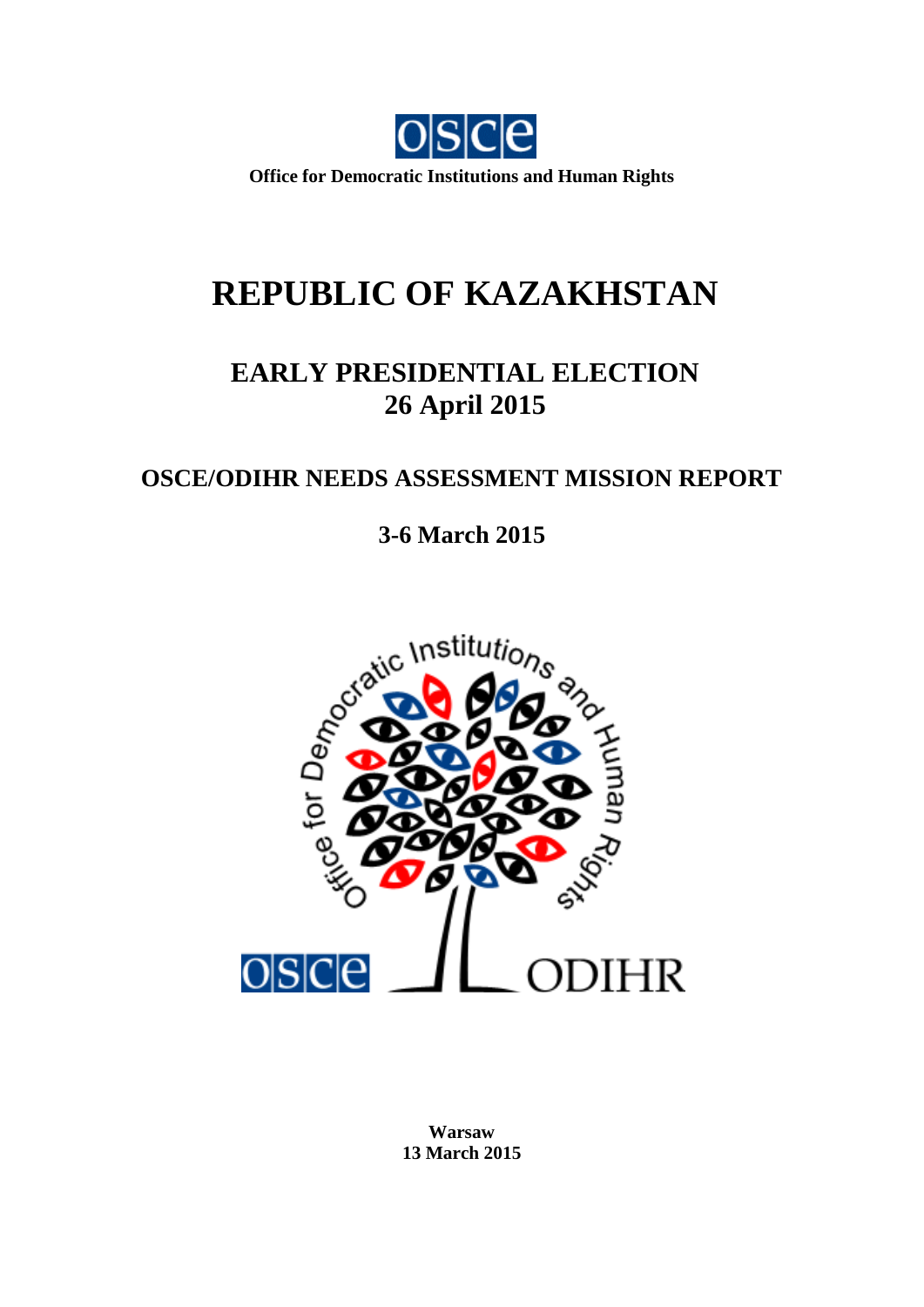#### **TABLE OF CONTENTS**

| П.                   |  |  |
|----------------------|--|--|
| III.                 |  |  |
| $A_{\cdot}$          |  |  |
| B.                   |  |  |
| $C_{\cdot}$          |  |  |
| D.                   |  |  |
| $E_{\rm c}$          |  |  |
| $\mathbf{F}$ .       |  |  |
| G.                   |  |  |
| $H_{\cdot}$          |  |  |
| $\mathbf{I}$         |  |  |
| $\mathbf{W}_{\cdot}$ |  |  |
|                      |  |  |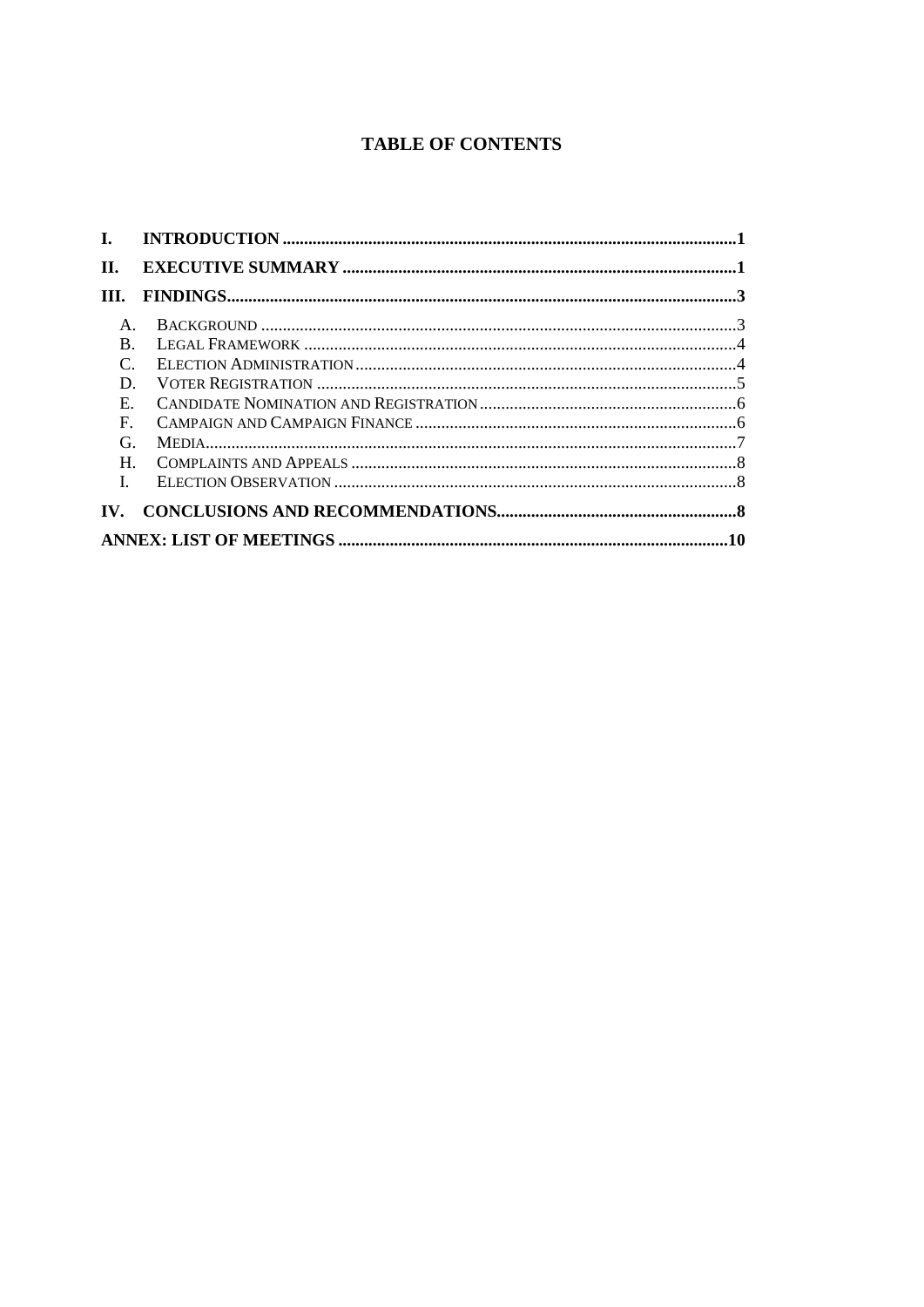#### **REPUBLIC OF KAZAKHSTAN EARLY PRESIDENTIAL ELECTION 26 April 2015**

#### **OSCE/ODIHR Needs Assessment Mission Report**

#### **I. INTRODUCTION**

Following an invitation from the Ministry of Foreign Affairs to observe the 26 April 2015 early presidential election and in accordance with its mandate, the OSCE Office for Democratic Institutions and Human Rights (OSCE/ODIHR) undertook a Needs Assessment Mission (NAM) to Kazakhstan from 3 to 6 March. The NAM included Dr. Richard Lappin, OSCE/ODIHR Senior Election Adviser, and Mr. Radivoje Grujić, OSCE/ODIHR Election Adviser.

The purpose of the mission was to assess the pre-election environment and the preparations for the presidential election. Based on this assessment, the NAM recommends whether to deploy an OSCE/ODIHR election-related activity for the forthcoming election, and if so, what type of activity best meets the identified needs. Meetings were held with officials from state institutions and the election administration, as well as with representatives of political parties, media, civil society, and the international community. A list of meetings is annexed to this report.

The OSCE/ODIHR would like to thank the Ministry of Foreign Affairs and the OSCE Programme Office in Astana for their assistance and co-operation in organizing the visit. The OSCE/ODIHR would also like to thank all of its interlocutors for taking the time to meet with the mission and to share their views.

#### **II. EXECUTIVE SUMMARY**

On 26 April 2015, voters will elect the president for a five-year term. If no candidate receives a majority of votes, a second round will be held within two months between the two candidates who receive the most votes. The upcoming election will be the fourth consecutive national election to be called early.

Presidential elections are primarily regulated by the Constitution, the Constitutional Law on Elections (Election Law), and regulations of the Central Election Commission (CEC). Kazakhstan is party to major international and regional instruments related to the holding of democratic elections. There have been no changes to the Election Law since the last elections that address previous OSCE/ODIHR recommendations. The authorities met with by the OSCE/ODIHR NAM underlined the country"s commitment to conduct elections in line with the principles of openness, transparency, fairness, and competitiveness.

The election will be administered by a four-tiered system of commissions, headed by the CEC and including 14 Territorial Election Commissions and the City Election Commissions of Astana and Almaty, 207 District Election Commissions, and more than 9,000 Precinct Election Commissions (PECs). The CEC chairperson and two members are appointed by the president, while the lower and upper chambers of parliament each appoint two members. Lower-level commissions are appointed by local councils based on the proposals of political parties. Several OSCE/ODIHR NAM interlocutors raised questions about the composition of commissions and claimed it might limit confidence in the impartiality of the election administration.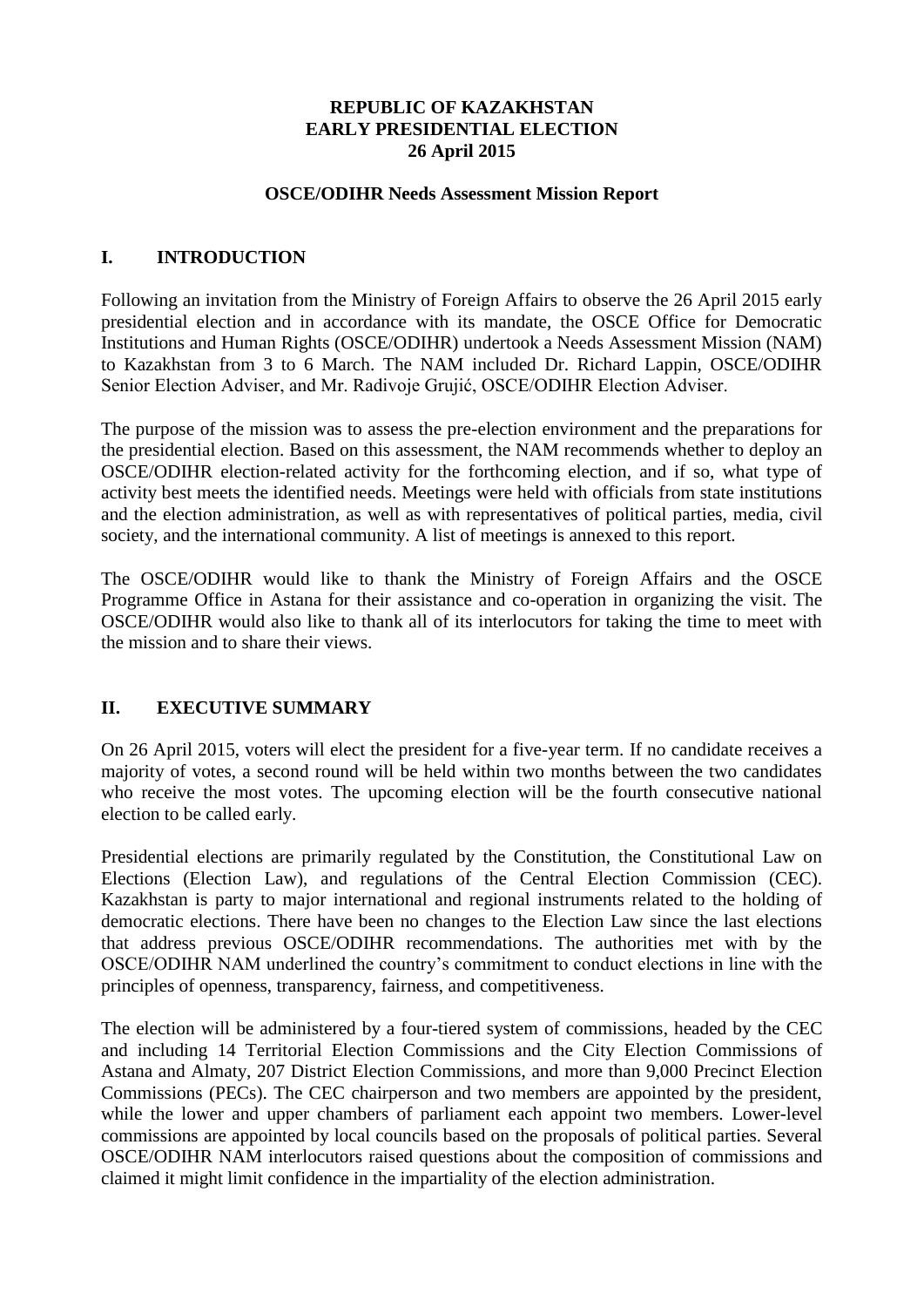All citizens over 18 years of age have the right to vote, except those recognized as incapable by a court. Voter registration is passive and city councils compile voter lists based on local residency data. The CEC maintains a nationwide electronic voter list to identify duplicate entries. Most OSCE/ODIHR NAM interlocutors expressed confidence in the inclusiveness and accuracy of voter lists. Some interlocutors noted concerns about procedures for absentee voting and specially established PECs that may raise the possibility of multiple voting.

Presidential candidates are required to be citizens by birth, at least 40 years old, fluent in the state language, and officially resident in Kazakhstan for at least 15 years. They may be nominated by a public association, including a political party, or self-nominated. Candidates are required to support their candidature with signatures from 93,000 voters and payment of a financial deposit. Several OSCE/ODIHR NAM interlocutors questioned procedures for verifying signatures and assessing proficiency in the state language.

The election campaign starts upon completion of candidate registration and ends 24 hours before election day. The Election Law guarantees the right to conduct an unimpeded campaign for or against any candidate. Candidates require advance approval, rather than notification, to hold campaign events. Some OSCE/ODIHR NAM interlocutors stated that they are concerned about the potential misuse of state resources during the campaign, including potential pressure on public sector employees. The law outlines provisions for public and private financing of election campaigns.

A large number of media outlets operate in the country, with television widely considered to be the main source of political news. Most media are privately owned, but several OSCE/ODIHR NAM interlocutors questioned their capacity to provide balanced coverage of political developments. Although the Constitution guarantees freedom of speech and prohibits censorship, recent amendments to the Criminal Code sanction defamation by up to ten years in prison. The Election Law provides equal access to state-funded airtime and print space, as well as the right to purchase additional airtime and space.

Voters, candidate representatives, and election commissions are authorized to file electionrelated complaints, which may be submitted to courts or commissions. Complaints should generally be considered within five days or, if close to election day, immediately. The right to appeal the final election results is limited to the president and parliament.

In accordance with OSCE commitments, the Election Law provides for international and citizen observers, as well as authorized representatives of registered candidates. Although several civil society organizations met with by the OSCE/ODIHR NAM intend to observe the upcoming election, many stated that a lack of financial resources may limit their activities.

Almost all OSCE/ODIHR NAM interlocutors underscored the need for an OSCE/ODIHR election observation activity for the presidential election. Representatives of official bodies emphasized that the electoral process would be transparent and that observation by the OSCE/ODIHR and any recommendations for potential improvement of the process would be welcome. Other interlocutors requested that the OSCE/ODIHR deploy a large number of observers to cover all stages of the process, with an emphasis on the work of the election administration, candidate registration, the campaign, media, and election day procedures.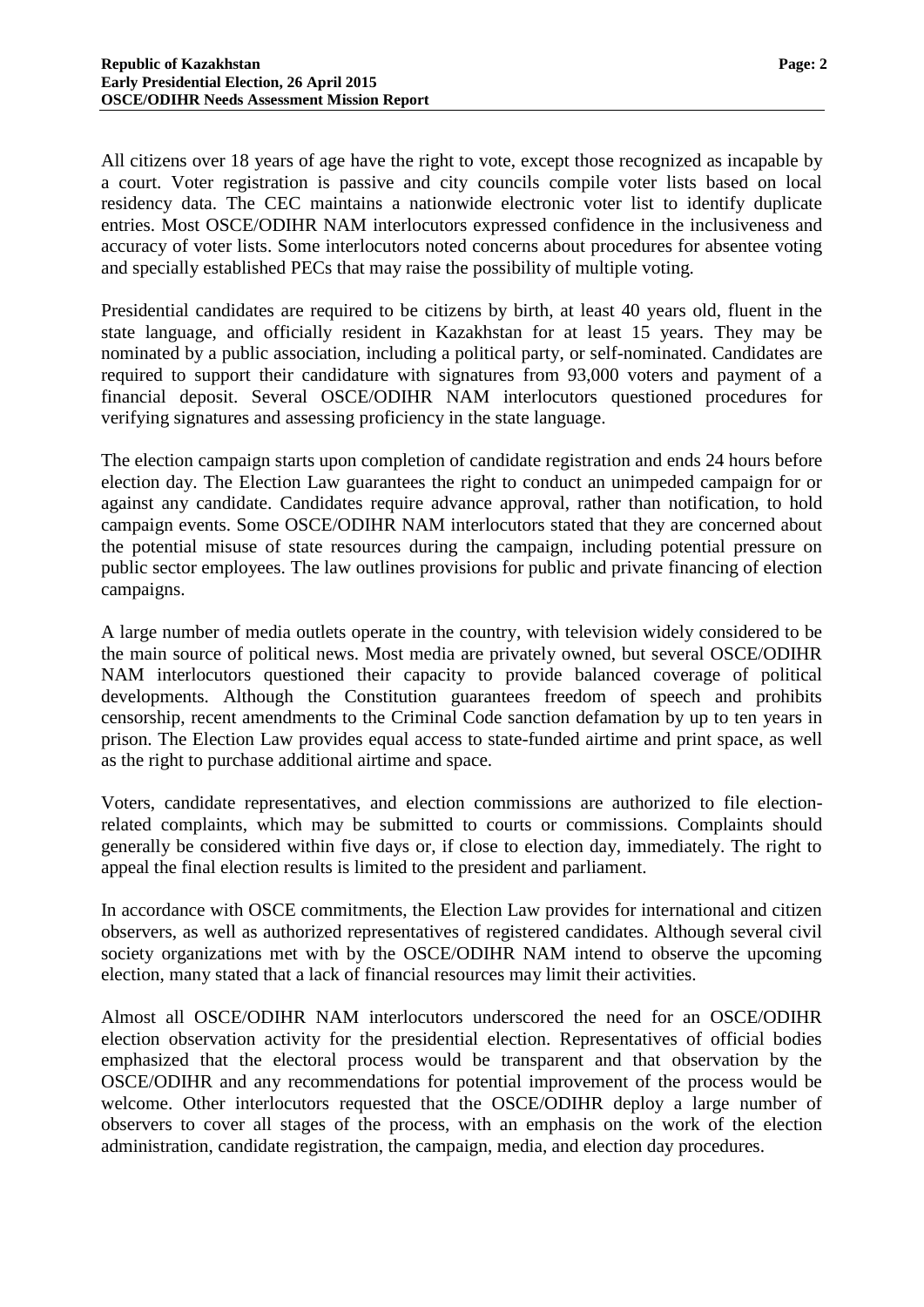Based on the findings of this report, the OSCE/ODIHR NAM recommends the deployment of an election observation mission for the upcoming early presidential election. In addition to a core team of experts, the OSCE/ODIHR NAM recommends the secondment of 36 long-term observers and 400 short-term observers from OSCE participating States.

#### **III. FINDINGS**

#### **A. BACKGROUND**

Kazakhstan is a presidential republic with strong powers vested in the executive branch. The president appoints the prime minister and Council of Ministers, as well as the prosecutor general and executive authorities at the regional level. The president may veto legislation passed by the parliament and has the power to dissolve parliament.

The ruling *Nur Otan* party, chaired by incumbent President Nursultan Nazarbayev, is the largest party in the country and holds 83 of the 98 directly-elected seats in the lower chamber of parliament (*Majilis*). An additional nine seats are indirectly elected by the Assembly of the People of Kazakhstan (APK), an advisory body appointed by the president. Two other parties are represented in the *Majilis*, *Ak-Jol*with 8 seats and the Communist People"s Party of Kazakhstan (CPPK) with 7 seats. In total, there are nine registered political parties. No new party has been registered since 2007, while in 2013 the *Rukhaniyat* party was officially merged with the *Birlik* party.In 2012, the leader of the unregistered opposition *Alga* party, Vladimir Kozlov, was arrested and its activities banned.The Ministry of Justice informed the OSCE/ODIHR NAM that the registration of the opposition Communist Party of Kazakhstan (CPK) was suspended for three months by a court decision in February, which means that they are unable to nominate a candidate for the upcoming election.

The calling of the early presidential election is based on an initiative put forward by the APK. The proposal has been justified by the need to avoid the holding of presidential and parliamentary elections in the same year (both scheduled for 2016), which the Constitutional Council has subsequently held would be unconstitutional. Other authorities and members of parliament have cited the need to give the president a new mandate to implement an economic stimulus programme to counter an adverse external economic climate. The initiative for an early presidential election was supported by the parliament and, on 25 February, the president announced the election would be held on 26 April. The upcoming election will be the fourth consecutive national election to be called early.

On 27 February, the Minister of Foreign Affairs stressed the country"s commitment to conduct a free and fair election in line with the principles of openness, transparency, fairness and competitiveness. 2 This was reiterated by the authorities met with by the OSCE/ODIHR NAM.

The OSCE/ODIHR has observed seven elections in Kazakhstan since 1999.<sup>3</sup> The OSCE/ODIHR Election Observation Mission for the 2011 early presidential election found that "needed

 $\mathbf{1}$ <sup>1</sup> Other registered political parties are: *Auyl, Azat, Birlik*, Communist Party of Kazakhstan (CPK), National Social Democratic Party, and Patriots' Party.

<sup>&</sup>lt;sup>2</sup> [www.astanatimes.com/2015/02/kazakhstan-committed-free-fair-presidential-election-says-fm-idrissov-2/.](http://www.astanatimes.com/2015/02/kazakhstan-committed-free-fair-presidential-election-says-fm-idrissov-2/)<br><sup>3</sup> WWW.astanatimes.com/2015/02/kazakhstan-committed-free-fair-presidential-election-says-fm-idrissov-2/.

All previous OSCE/ODIHR reports on Kazakhstan are available at: [http://www.osce.org/odihr/elections/kazakhstan.](http://www.osce.org/odihr/elections/kazakhstan)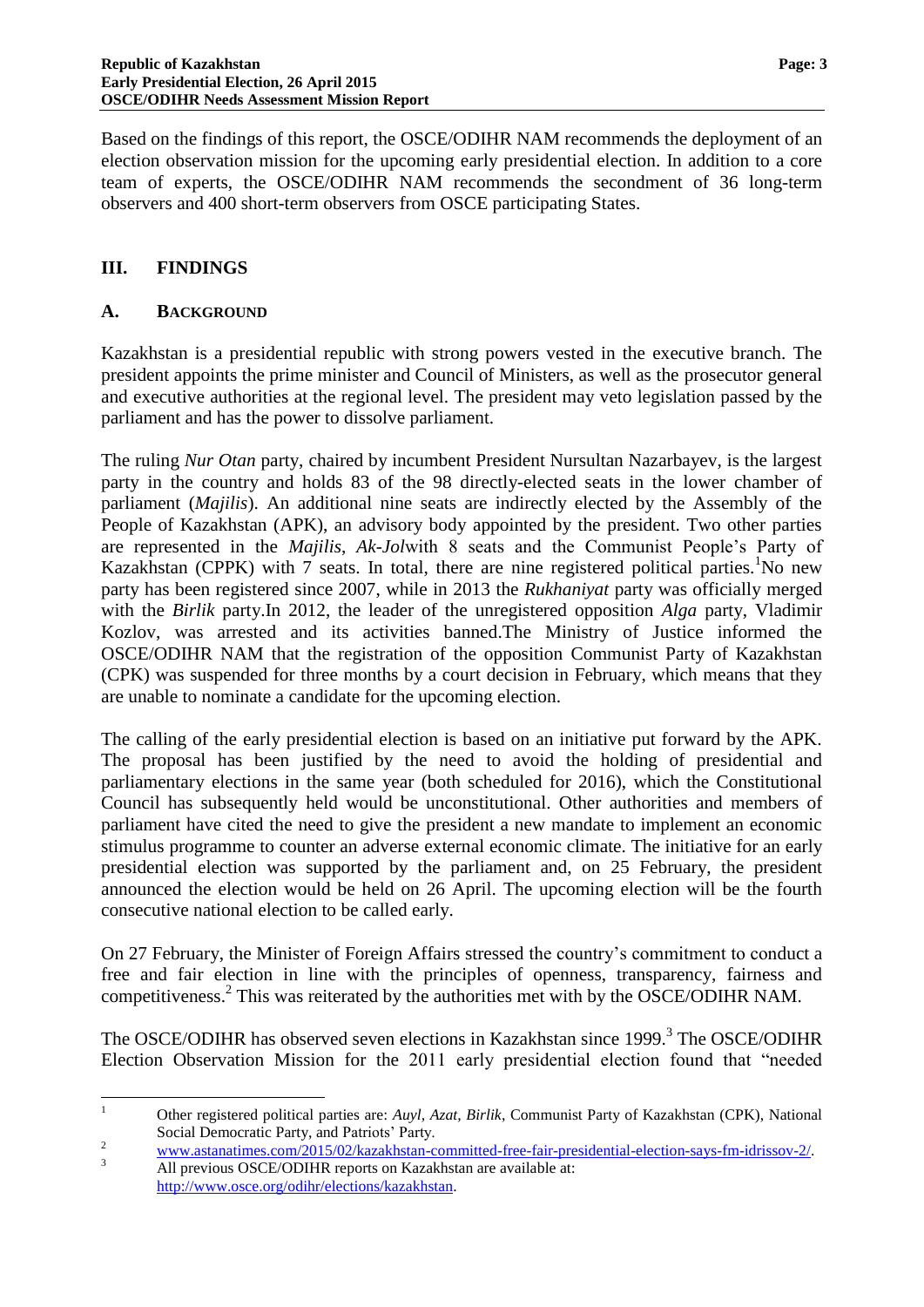reforms for holding genuine democratic elections still have to materialize as this election revealed shortcomings similar to those in previous elections. While the election was technically well-administered, the absence of opposition candidates and of a vibrant political discourse resulted in a non-competitive environment".

#### **B. LEGAL FRAMEWORK**

The primary legal framework for presidential elections includes the Constitution, the Constitutional Law on Elections (Election Law), and regulations of the Central Election Commission (CEC). Other relevant laws include the Law on the President, the Law on Political Parties, the Civil Procedures Code, the Criminal Code, the Administrative Offences Code, the Law on Peaceful Assemblies, and various local regulations related to public assemblies. Kazakhstan is a party to major international and regional instruments related to the holding of democratic elections.

There have been no changes to the Election Law since the last elections that address previous OSCE/ODIHR recommendations. At the same time, several OSCE/ODIHR NAM interlocutors raised questions about more restrictive freedom of expression provisions in the recently amended Criminal Code and Administrative Offences Code. The CEC informed the OSCE/ODIHR NAM that it has prepared a number of amendments to improve the electoral legal framework and provided them to the government. The CEC expressed its hope that these amendments will be considered and adopted before the next parliamentary elections.

The president is directly elected by popular vote in a two-round system. To be elected in the first round of voting, a candidate must receive more than half of all votes cast. If no candidate reaches the required majority, the two candidates receiving the most votes contest a second round within two months of the first round, in which the candidate who receives the higher number of votes is considered elected. A 2007 constitutional amendment reduced the presidential term from seven to five years and exempted the first president – the incumbent President Nazarbayev – from the established limit of two consecutive terms. In 2010, the first president was given the privileged legal status of Kazakhstan"s "Leader of the Nation" and provided with significant political powers for life. The incumbent president has been in office since 1991.

#### **C. ELECTION ADMINISTRATION**

The election will be administered by a four-tiered system of election commissions. The election administration comprises the CEC, 14 Territorial Election Commissions and the City Election Commissions of Astana and Almaty (collectively referred to as TECs), 207 District Election Commissions (DECs), and more than 9,000Precinct Election Commissions (PECs) including some 65 polling stations abroad.

 $\frac{1}{4}$ Including the 1966 International Covenant on Civil and Political Rights, 1979 Convention for Elimination of All Forms of Discrimination against Women, 1965 International Convention on the Elimination of All Forms of Racial Discrimination, 2003 Convention against Corruption, 2006 Convention on the Rights of Persons with Disabilities,, and the 2002 Convention on the Standards of Democratic Elections, Electoral Rights and Freedoms in the Member States of the Commonwealth of Independent States. Kazakhstan is also a member of the Council of Europe"s Venice Commission.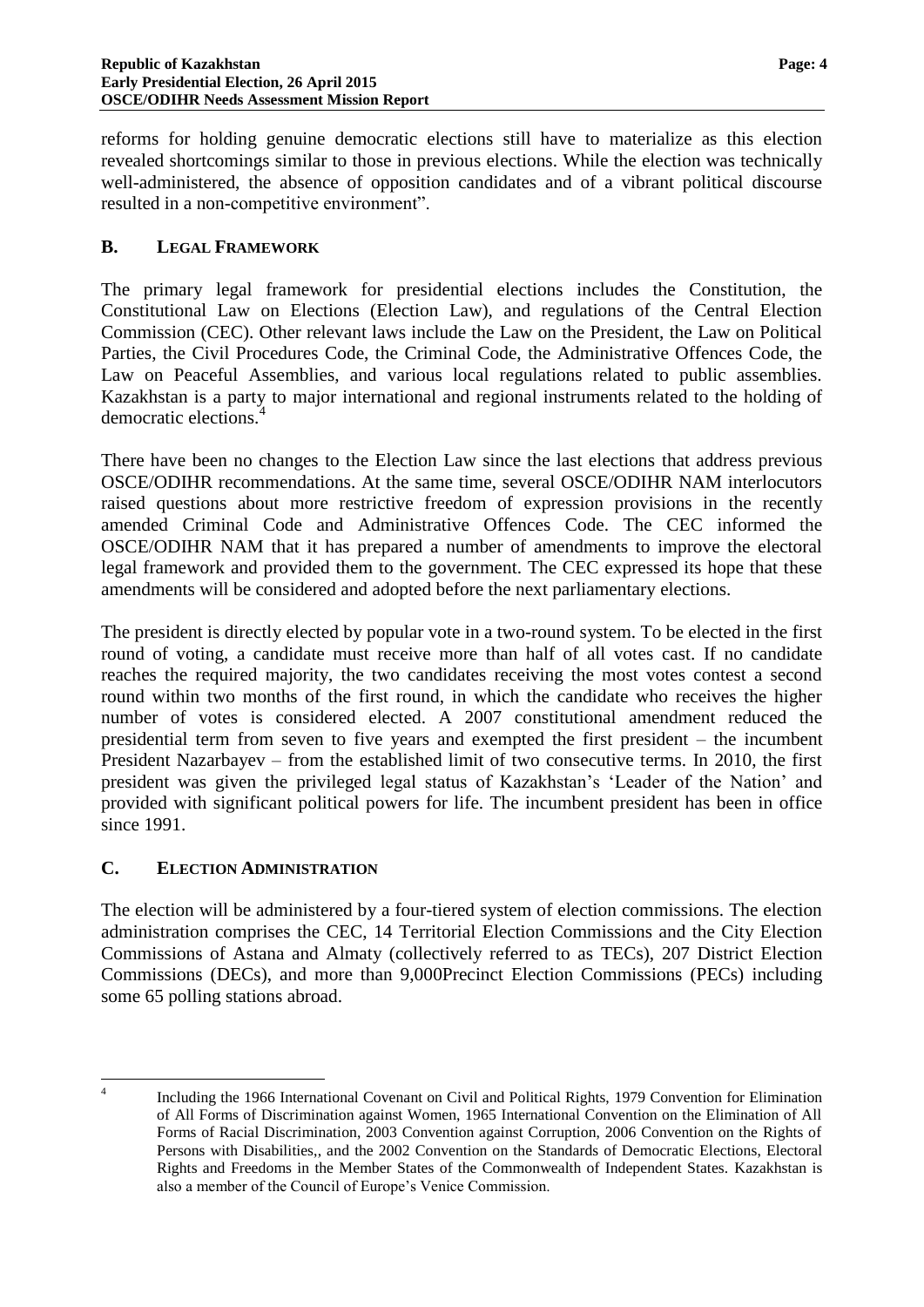All commissions consist of seven members and are appointed for five years. The CEC chairperson and two members are appointed by the president, while the lower and upper chambers of parliament each appoint two members. Lower-level commissions are mainly appointed by the respective local councils (*maslikhats*), based on the proposals of political parties. The law envisages but does not guarantee multi-party representation in the commissions as nominations from parties are not binding on the *maslikhats*. Parties not represented in lowerlevel commissions may appoint a non-voting representative. Several OSCE/ODIHR NAM interlocutors expressed concerns about the formula for appointing election commissions and claimed that it limits confidence in the impartiality of the election administration.

The CEC is responsible for the overall conduct of the election, including the registration of candidates and maintenance of the nationwide voter list. It is also in charge of campaign finance oversight. The CEC informed the OSCE/ODIHR NAM that preparations for the election are ongoing, including the establishment of an electoral calendar, training of election officials and dissemination of voter information materials. It has also appointed the Linguistic Commission, which is responsible for testing the state language proficiency of prospective presidential candidates (see Candidate Nomination and Registration). The CEC website provides a range of election-related information to the public.

Due to the short timeframe before the election, several OSCE/ODIHR NAM interlocutors voiced concerns about the CEC"s capacity to adequately prepare lower-level commissions, particularly in respect of election day procedures, the vote count, and the tabulation of results.

#### **D. VOTER REGISTRATION**

All citizens over 18 years of age have the right to vote, except those recognized as incapable by a court decision. Voter registration is passive and city councils (*Akimats*) compile voter lists based on local residency data. They submit data about registered voters to the respective TEC twice a year, electronically and in hardcopy. In addition, 20 days before an election, *Akimats* should forward voter lists to the CEC who maintain a nationwide electronic voter list to identify duplicate entries. Some 9.3 million voters are eligible to vote in the upcoming election.

Extracts of the voter lists will be made available at polling stations for public scrutiny 15 days before the election. Voters may verify their data and polling location by visiting a respective PEC, calling hotlines established for that purpose, or through an e-mail system. Eligible voters not included in the voter list, and who can prove their residence within the precinct, can be added to the lists before or on election day.

No later than 30 days before election day, citizens who will be away from their registered residence on election day may apply to be temporarily included in the voter list at their temporary location. In addition, within two weeks before election day, voters may apply for an Absentee Voting Certificate (AVC), which allows them to vote in any polling station outside the city, town or village where they are registered. The Election Law further provides that voters in rest homes, hospitals or other medical centres, in remote places, in pre-trial detention centres, in consular offices and state agencies abroad, in military units and on ships-at-sea can vote at specially established polling stations. In these cases, the voter lists are finalized the day before the election.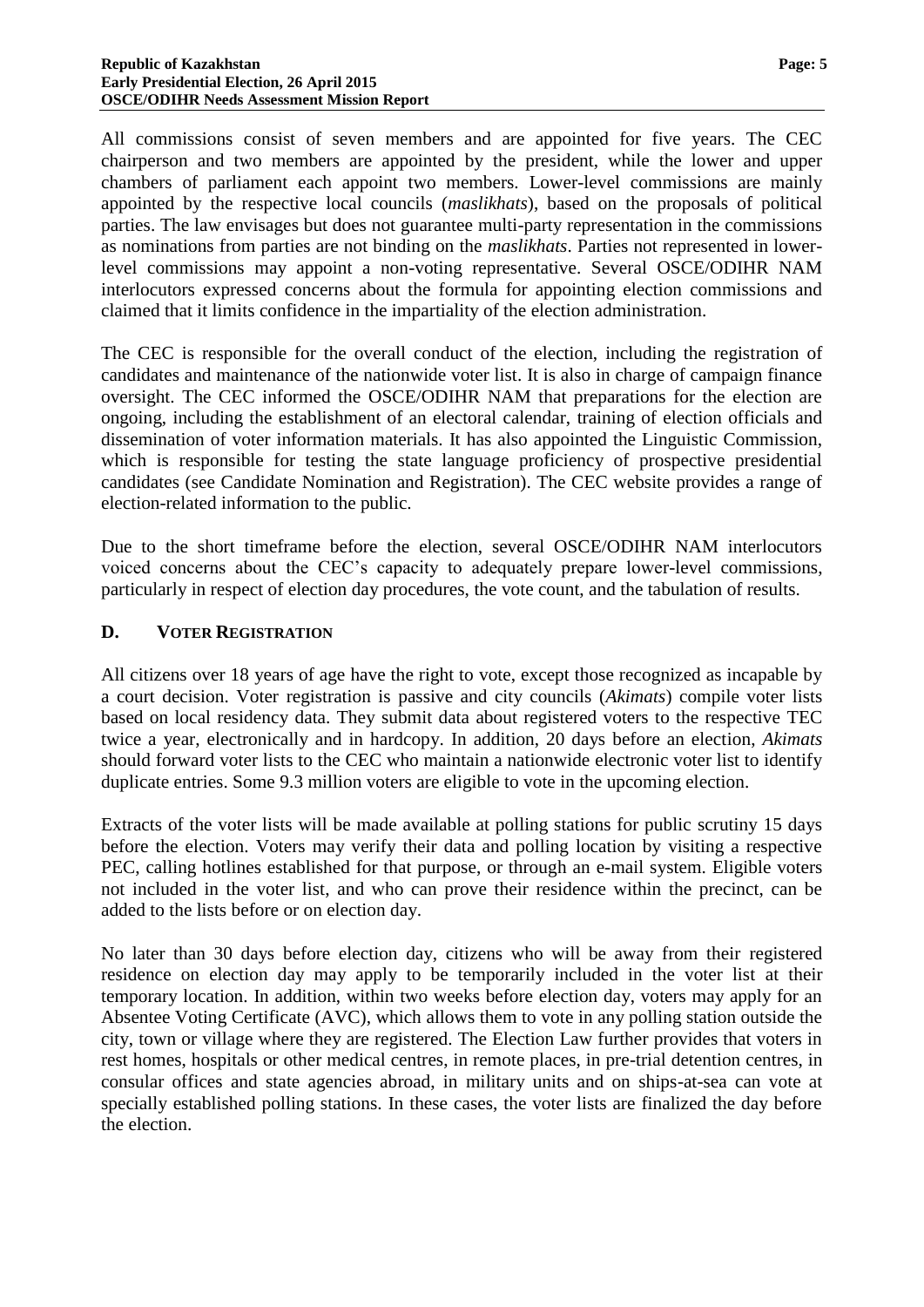Most OSCE/ODIHR NAM interlocutors expressed their confidence in the inclusiveness and accuracy of voter lists. Some interlocutors, however, noted concerns about the procedures for AVCs and special polling stations, which could raise the possibility of multiple voting.

#### **E. CANDIDATE NOMINATION AND REGISTRATION**

A presidential candidate may be nominated through self-nomination or by a public association, including a political party. Prospective candidates are required to be citizens by birth, at least 40 years old, fluent in the Kazakh language, and officially resident in Kazakhstan for at least 15 years. Following the 21-day nomination period, which ends on 15 March, prospective candidates have 10 more days to submit at least 93,000 valid supporting signatures equally representing at least two-thirds of the regions as well as the cities of Astana and Almaty. In addition they need to pay an election deposit of 1,060,000 Kazakhstan Tenge (KZT) and present tax declarations for themselves and their spouse.<sup>5</sup> A person with a criminal record that has not been expunged and anyone found guilty of corruption-related crimes or administrative offences cannot stand for office.

Several OSCE/ODIHR NAM interlocutors noted that the signature collection process could be technically challenging due to the short timeframe and geographical size of the country. Interlocutors also voiced concerns that the process of signature verification, which is conducted by the TECs, may lack transparency. Despite previous OSCE/ODIHR recommendations, regulations have not been issued to clarify the grounds for verifying signatures.

The language test consists of an examination of prospective candidates' reading, writing and speaking abilities. The CEC informed the OSCE/ODIHR NAM that the Linguistic Commission has developed a methodology to assess the language skills of prospective candidates. According to the CEC, the Linguistic Commission is an independent body that should provide its conclusions to the CEC who will make the final decision on candidatures. Several OSCE/ODIHR NAM interlocutors expressed concerns about the composition of the Linguistic Commission, as well the criteria for assessing the language skills of prospective candidates.

During the OSCE/ODIHR NAM several nominations were already submitted to the CEC, including five self-nominations and one supported by a political party. All political parties met with by the OSCE/ODIHR NAM stated that their party structures will soon make decisions as to whether to nominate candidates for the upcoming election or not.

#### **F. CAMPAIGN AND CAMPAIGN FINANCE**

The election campaign starts on 26 March, the day after the end of candidate registration, and lasts until 24 April, when the silence period starts. While the authorities informed the OSCE/ODIHR NAM that they expect a competitive campaign, other interlocutors claimed that the short timeframe before elections and the lack of an established political alternative would diminish the vibrancy of the campaign.

The Election Law guarantees citizens and public associations the right to conduct an unimpeded campaign for or against any candidate. Local authorities are mandated to provide space for the placement of campaign posters on an equal basis and candidates may also post materials on

 $\sqrt{5}$ 

Approximately EUR  $1 = KZT$  200.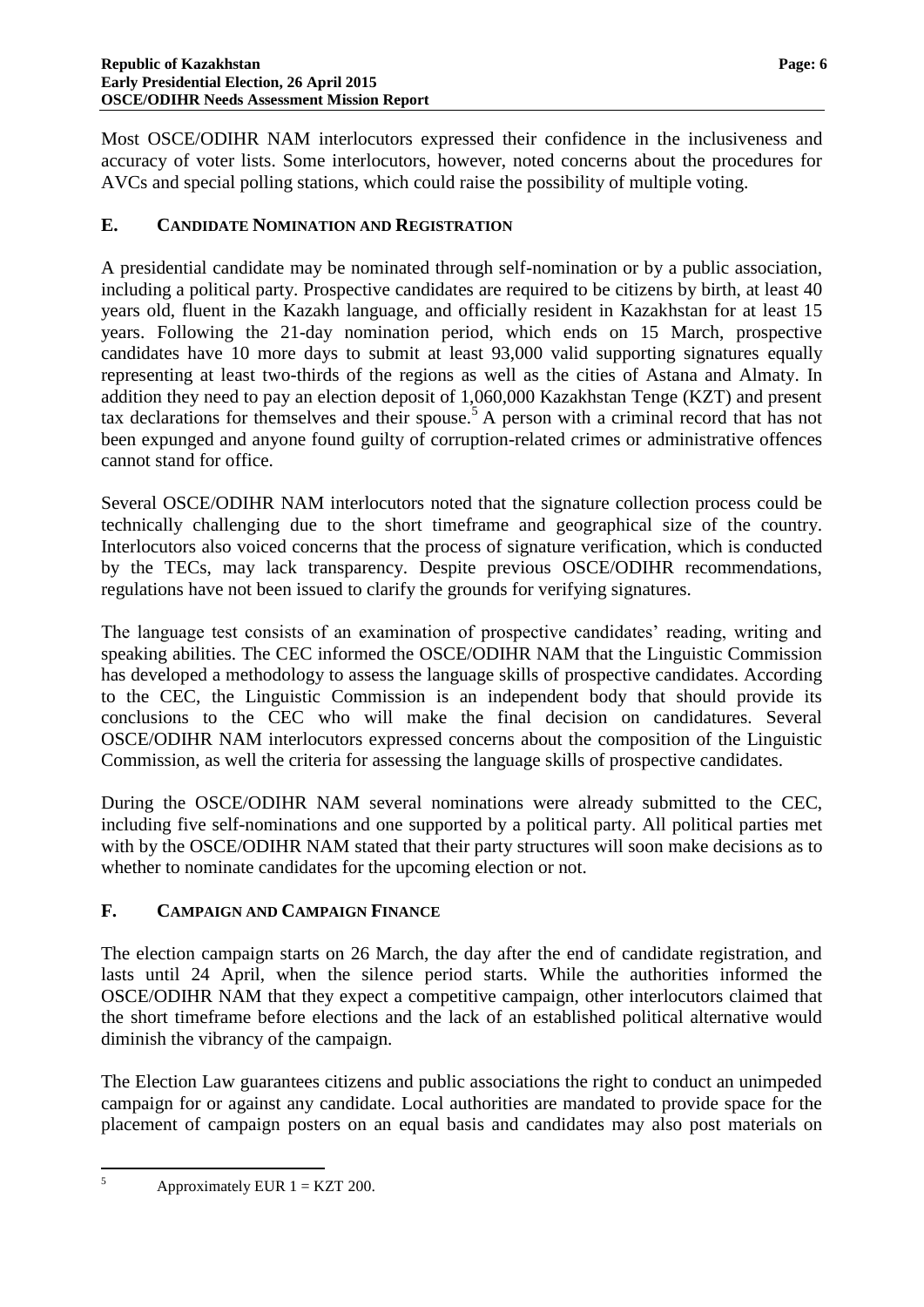private property with the consent of the owner. The Law on Peaceful Assemblies includes rules on the holding of public assemblies. In particular, it requires advance approval (rather than notification) for meetings. There are designated places for campaign events in each city. Some OSCE/ODIHR NAM interlocutors noted that the ten-day advance request to hold a campaign meeting is unduly long and may reduce the ability of candidates to conduct an effective campaign, especially since holding and attending unauthorized events is claimed by some interlocutors to be possibly followed by sanctions.

A number of political parties informed the OSCE/ODIHR NAM of their intention to conduct a countrywide campaign, primarily through meetings and door-to-door canvassing, should they decide to nominate candidates for the election. *Nur Otan* informed the OSCE/ODIHR NAM that they do not expect the incumbent president to campaign personally, should he stand, and that the party would campaign on his behalf. Some OSCE/ODIHR NAM interlocutors stated that they are concerned about potential misuse of state resources during the campaign, including potential pressure on public sector employees.

To finance their campaign, the CEC informed the OSCE/ODIHR NAM that each candidate is entitled to receive a minimum of KZT seven million (some EUR35,000)<sup>6</sup>from the state budget. In addition, candidates are allowed to use their own funds and accept donations from citizens and organizations, as well as funds from the nominating body, up to a combined total of KZT 577 million.<sup>7</sup> Foreign and anonymous donations are prohibited. Candidates are obliged to open dedicated bank accounts for these funds. The banks should notify the CEC if the spending limits are exceeded. Five days after the announcement of the election results, candidates are obliged to submit a report on their campaign finance to the election administration. Several OSCE/ODIHR NAM interlocutors stated that opposition political parties are in poor financial condition, which will affect their ability to campaign effectively.

#### **G. MEDIA**

There are a large number of media outlets operating in Kazakhstan, with television widely considered to be the main source of political information. Most media outlets are privately owned, but several OSCE/ODIHR NAM interlocutors questioned their independence and capacity to provide well-balanced and fair coverage of political developments. Several interlocutors also stated that media freedom is limited by a strong concentration of media ownership, with owners controlling the editorial policy of their media outlets. Furthermore, although the Constitution guarantees freedom of speech and prohibits censorship, concerns were expressed about the continued criminalization of defamation and insult of the president and public officials. Amendments to the Criminal Code, which came into effect in 2015, sanction defamation by up to ten years in prison. The OSCE Representative for Freedom of Media has stated that these amendments "might result in undue restrictions of public debate in the media and access to the Internet" and called on the authorities to reconsider the changes.<sup>8</sup>

 $\frac{1}{6}$ 1 KZT :0.00509 EUR

<sup>&</sup>lt;sup>7</sup> Article 58 of the Election Law states that the campaign fund of the candidate may include: 1) candidate's own funds, not to exceed five thousand times the legal minimum wage, 2) funds allocated by nominating party or association, not to exceed seven thousand times the minimum wage, and 3) voluntary donations of citizens and organizations, not to exceed fifteen thousand times the minimum wage.

<sup>8</sup> See the statement of the OSCE Representative on Freedom of the Media: [www.osce.org/fom/117595.](file:///C:\Users\BMartin-Rozumilowicz\AppData\Local\Microsoft\Windows\Temporary%20Internet%20Files\Content.Outlook\DQE780FG\www.osce.org\fom\117595)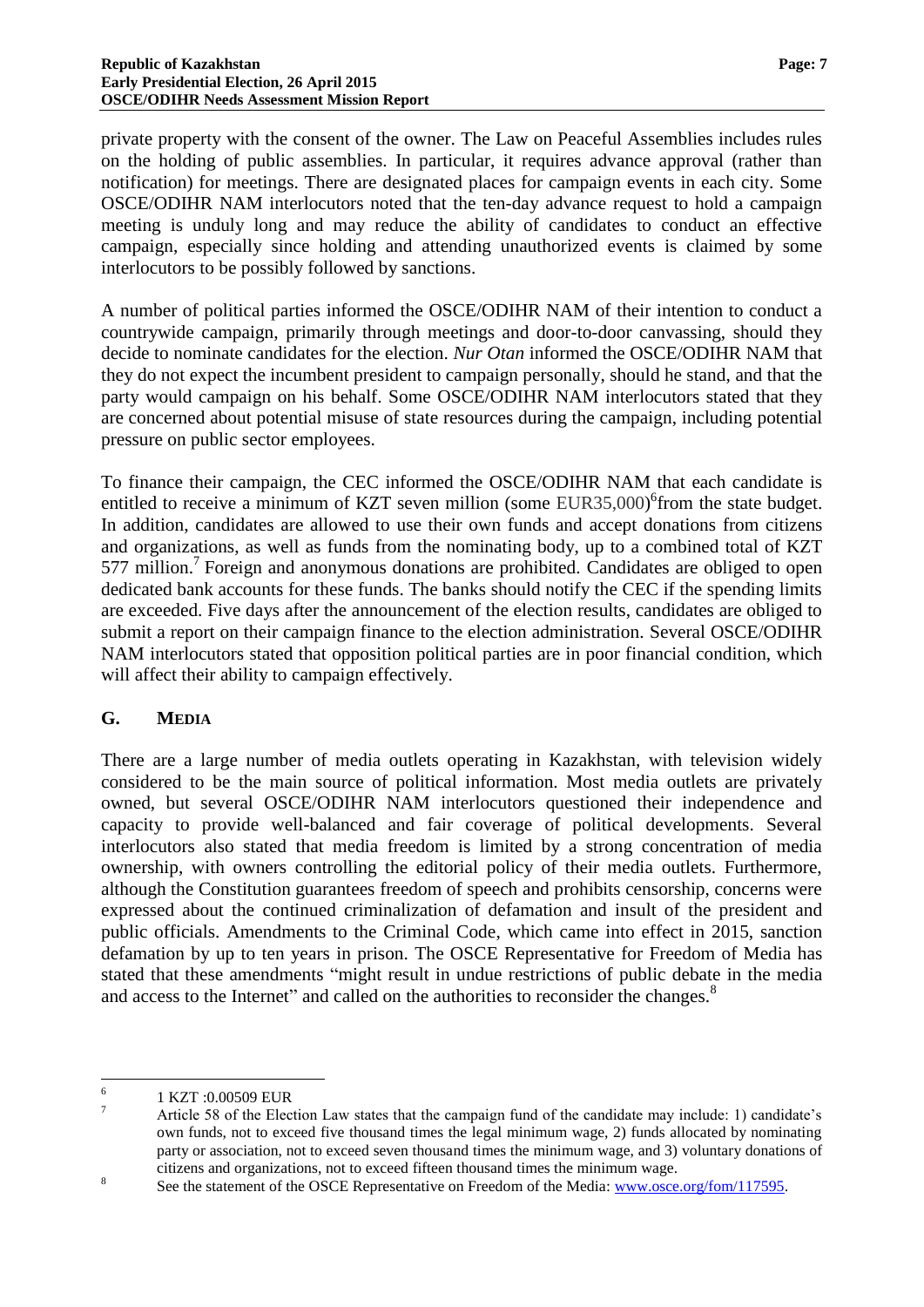The Election Law is the main legal source addressing candidate rights to campaign in the media, providing equal access to state-funded airtime and print space, as well as the right to purchase additional airtime and space. Each candidate is entitled to 15 minutes of free airtime on television, 10 minutes of free airtime on radio, and 2 free articles in newspapers. For paid advertisement, all media are obliged to provide the price list of paid advertisements to the CEC, no later than 10 days after the election is announced.

#### **H. COMPLAINTS AND APPEALS**

The complaints and appeals process is primarily regulated by the Election Law, as well as the Civil Procedures Code and the Law on Procedures for Consideration of Petitions by Individuals and Legal Entities. Voters, candidate representatives, and election commissions are authorized to file complaints. Complaints can be submitted simultaneously to election commission, courts, and prosecutors. Complaints should generally be considered within five days, while complaints submitted less than five days before voting or on election day should be considered immediately. Complaints against decisions and (in)actions of election commissions submitted to a higher election commission should be considered within three days. Complaints against decisions and actions of local administration and government bodies, as well as PEC decisions regarding voter lists, should be submitted to a court. Appeals against CEC decisions on candidate registration can be made to the Supreme Court, whose decisions are final.

Final election results may be appealed to the Constitutional Council within ten days of the announcement by a limited number of complainants, including the president, the speakers of the upper and lower chambers of parliament, or at least one fifth of the total number of members of parliament and the prime minister.

#### **I. ELECTION OBSERVATION**

In accordance with OSCE commitments, the Election Law provides for international and citizen observers, as well as authorized representatives of registered candidates. There is no formal accreditation procedure, but observers are required to present a letter from their nominating organization and their identification documents to the election commission where they observe. Although several civil society organizations met with by the OSCE/ODIHR NAM intend to observe the upcoming election, many stated that a lack of financial resources may limit their activities.

#### **IV. CONCLUSIONS AND RECOMMENDATIONS**

Almost all OSCE/ODIHR NAM interlocutors underscored the need for an OSCE/ODIHR election observation activity for the presidential election. Representatives of official bodies emphasized that the electoral process would be transparent and that observation by the OSCE/ODIHR and any recommendations for potential improvement of the process would be welcome. Other interlocutors requested that the OSCE/ODIHR deploy a large number of observers to cover all stages of the electoral process, with a particular emphasis on the work of the election administration, candidate registration, the campaign, media, and election day procedures, including the vote count and tabulation of results.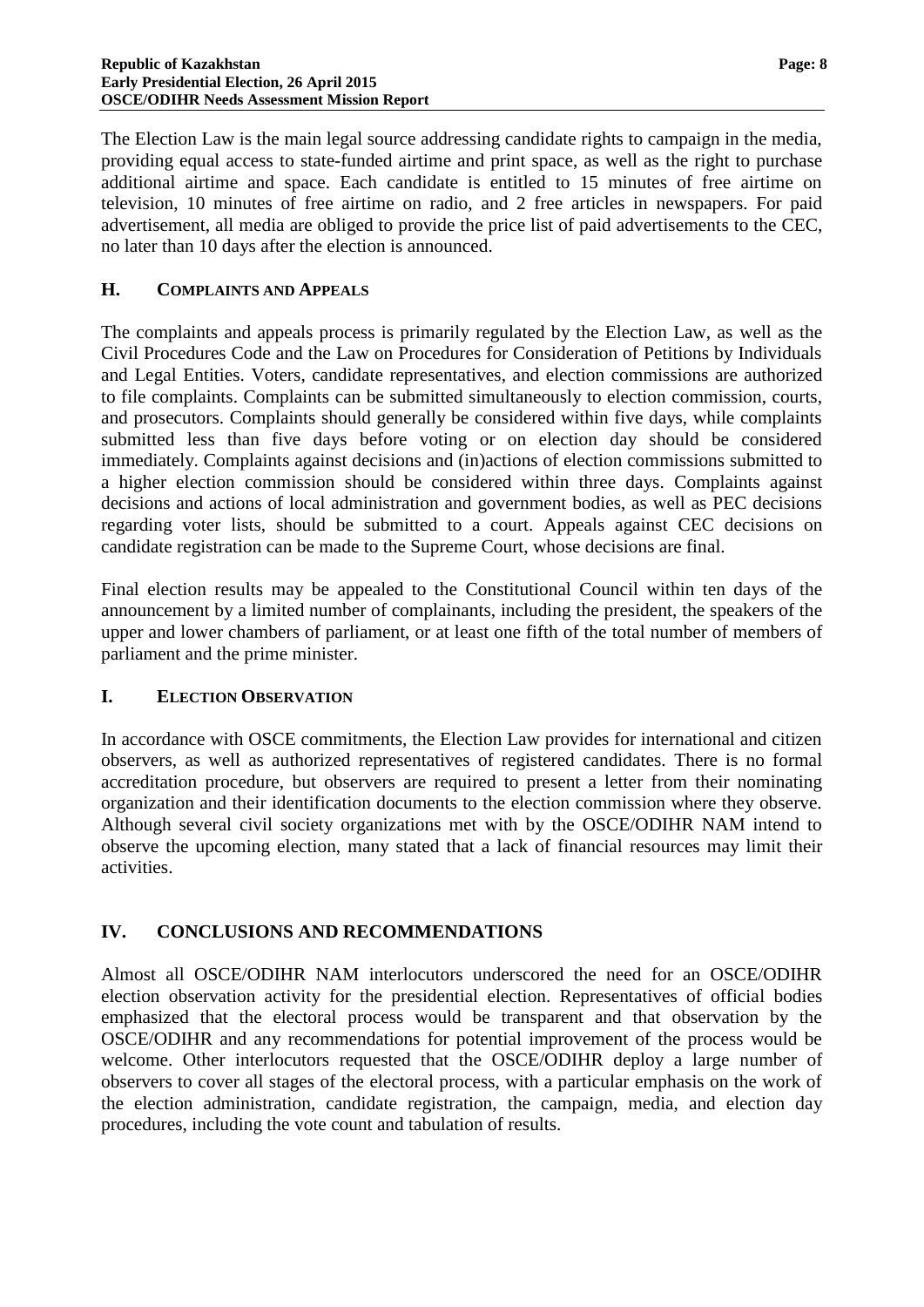Based on the findings of this report, the OSCE/ODIHR NAM recommends the deployment of an Election Observation Mission for the upcoming early presidential election. In addition to a core team of experts, the OSCE/ODIHR will request the secondment by OSCE participating States of 36 long-term observers to follow the election process countrywide, as well as 400 short-term observers to follow election day procedures, including voting, counting, and tabulation of results.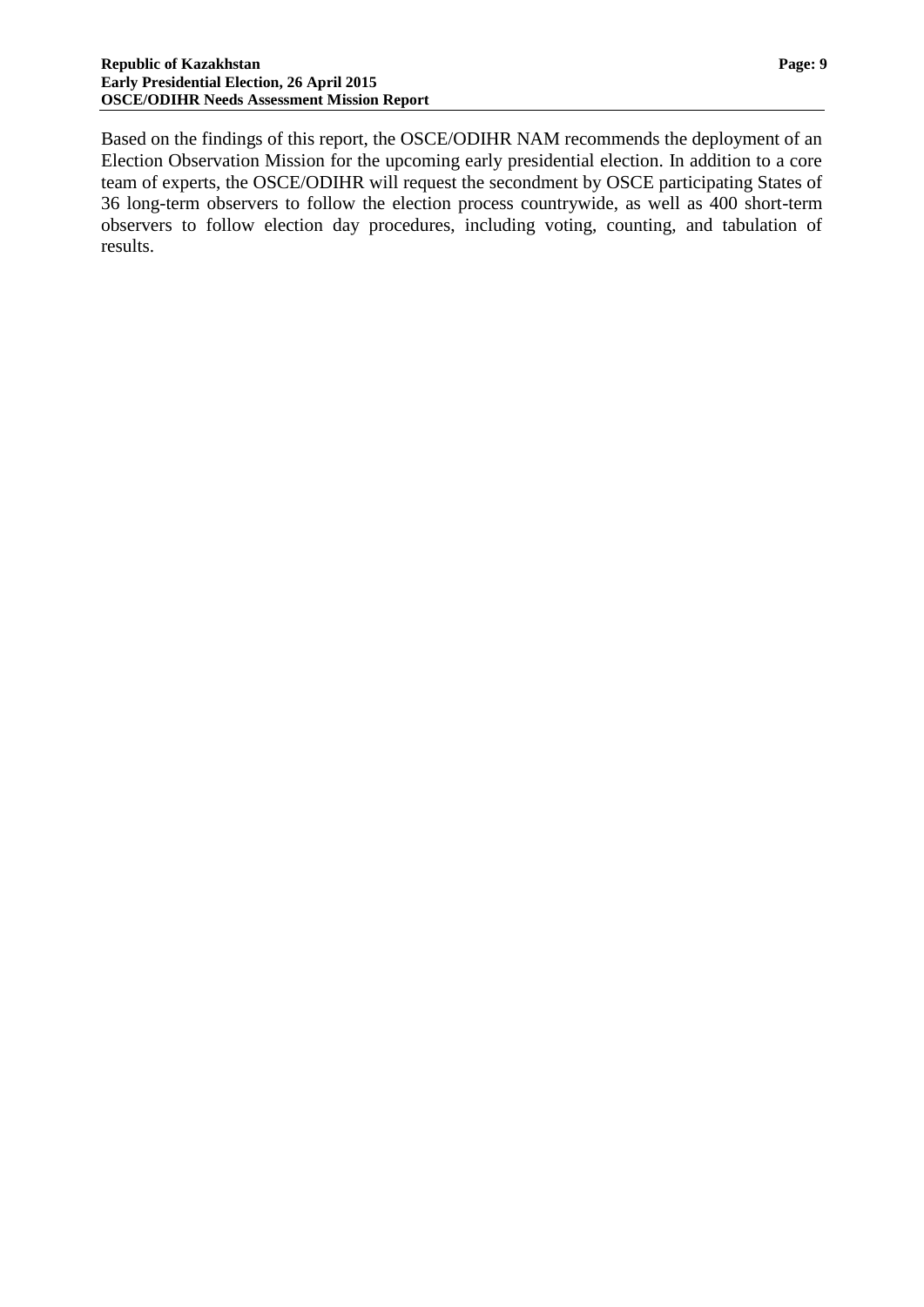#### **ANNEX: LIST OF MEETINGS**

#### **Ministry of Foreign Affairs**

Erlan Idrissov,Minister of Foreign Affairs Alexei Volkov, Deputy Minister of Foreign Affairs Timur Sultangozhin, Deputy Director, Department for Europe

#### **Ministry of Justice**

Bakytzhan Abdiraim, Deputy Minister of Justice Venera Kalimova, Director, Department of Registration and Legal Service Organization AishaAitkalieva, Acting Director, Department of International Law and Co-operation

#### **Central Election Commission**

Kuandyk Turgankulov, Chairperson Vladimir Foos, Deputy Chairperson Tatyana Okhlopkova, Member Marat Sarsembayev, Member

#### **Supreme Court**

Elis Abdykadyrov, Chairperson, Supervisory Board for Civil and Administrative Cases Gabit Maulenkulov, Secretary, Supervisory Board for Civil and Administrative Cases Erbol Ismailov, Judge Nurgul Smagulova, Deputy Manager, International Relations Department and Protocol

### **Prosecutor General**

Marat Abishev, Head, Department for Civic Cases Aidos Chormanov, Head, Department for Administrative Cases Nurdaulet Suindikov, Deputy Head, Department for Socio-Economic Cases Alzhan Nurbekov, Deputy Head, Department for International Co-operation

#### **Committee of Communications and Information**

Talgat Kazangap, Deputy Chairperson Yerlan Aliyev, Deputy Director, State Enterprise "Analysis and Information Center"

#### **Astana City Council**

Askar Rahimzhanov, Deputy Chief of Staff, Astana City Council Galymzhan Sametov, Chief of Staff, Esil District, Astana City Mansur Mansuzov, Chief of Staff, Saryarka District, Astana City Yerbolat Yeshanov, Chief of Staff, Almaty District, Astana City

#### **Media**

Arman Seitmamyt, Director, 24 KZ Television Anar Toleukhan, Columnist, *Еgemen Kazakhstan* Sergey Vlasenko, Executive Director, National Association of TV and Radio Broadcasters

#### **Political Parties**

Ekaterina Nikitinskaya, Deputy Head of parliamentary faction, *Ak-Jol* Assem Akkozha, Head, International Department, *Ak-Jol* Gani Kaliyev, Chairman, *Auyl*